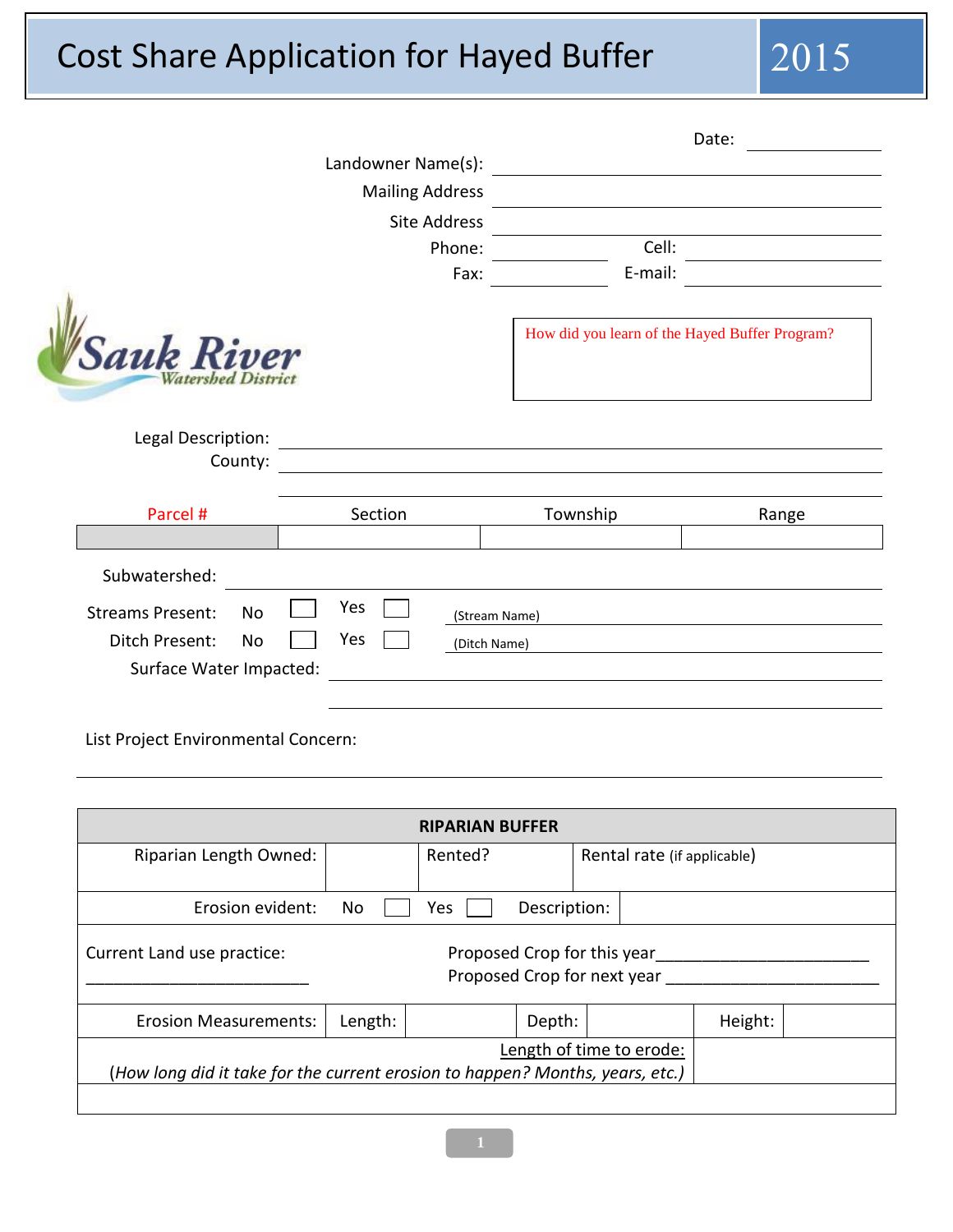# Cost Share Application for Hayed Buffer 2015

| <b>Project Description:</b> |         |             |                                |
|-----------------------------|---------|-------------|--------------------------------|
| Size of Intended Project:   | Length: | Avg. Width: |                                |
| Total acreage of buffer     |         |             | Attach seed mix<br>information |

| <b>ADDITIONAL COMMENTS / QUESTIONS:</b> |  |  |  |
|-----------------------------------------|--|--|--|
|                                         |  |  |  |
|                                         |  |  |  |
|                                         |  |  |  |
|                                         |  |  |  |
|                                         |  |  |  |
|                                         |  |  |  |
|                                         |  |  |  |
|                                         |  |  |  |
|                                         |  |  |  |
|                                         |  |  |  |
|                                         |  |  |  |
|                                         |  |  |  |
|                                         |  |  |  |
|                                         |  |  |  |
|                                         |  |  |  |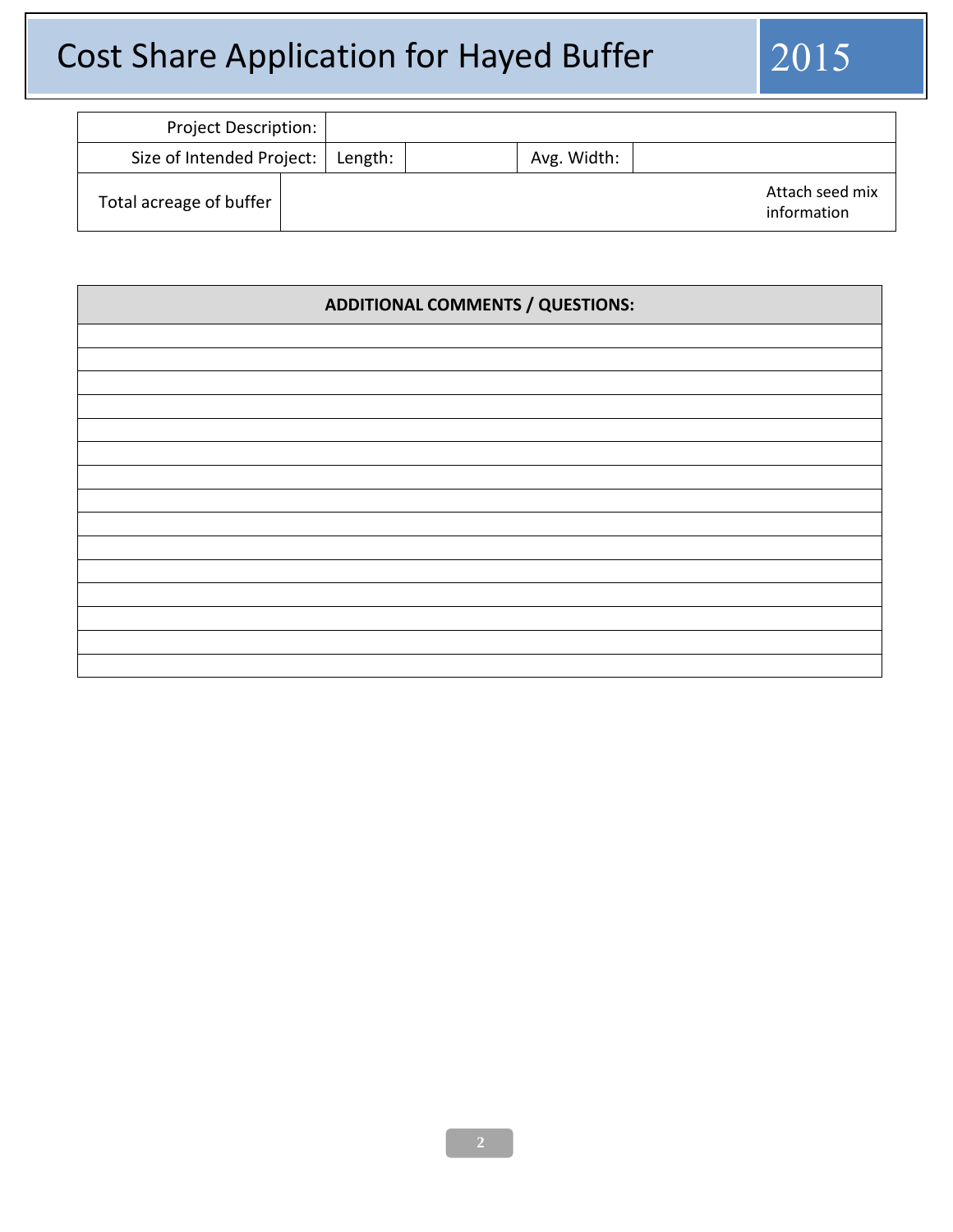### **ACKNOWLEDGEMENTS**

By initialing the statements below, the applicant acknowledges their understanding of SRWD Buffer Program Policies and Procedures as explained to them at the time of application. It is the applicant's responsibility to seek further clarification of any of the policies and procedures. If the applicant fails to initial any of the provisions below, the application will be considered incomplete, and further action by SRWD staff will not take place.

| N/A | Initial |                                                                                                                                                                                                                                                  |
|-----|---------|--------------------------------------------------------------------------------------------------------------------------------------------------------------------------------------------------------------------------------------------------|
|     |         | I understand that it is District policy to only provide cost share assistance to<br>shoreland / or riparian projects that incorporate a buffer (sizing to be determined)<br>native vegetation along surface waters.<br>of the control            |
|     |         | I understand that I as the applicant am allowed to hire a contractor of my choice. If<br>I cannot find a suitable contractor, the District may direct me to a reputable<br>contractor upon request.                                              |
|     |         | I understand that I as the applicant am also allowed to provide labor or equipment<br>as a portion of my out-of-pocket cost.                                                                                                                     |
|     |         | I understand that the District is not obligated to fund my project or portions of my<br>project.                                                                                                                                                 |
|     |         | I understand that the District is not obligated to encumber funds for my project<br>until I sign a Financial Assistance Agreement.                                                                                                               |
|     |         | I understand that the District Board of Managers must approve all payments<br>pertaining to my project, and that the District is allowed 30 days to process a<br>payment.                                                                        |
|     |         | I understand that it is my responsibility to pay any costs which are due beyond the<br>30 day payment timeframe, and I agree to be reimbursed for these costs 30 days<br>upon SRWD receipt of product/services invoicing by me.                  |
|     |         | I understand that failure on my part to maintain the project may result in the<br>District asking for all or a portion of my allotted cost share to be recovered, and it<br>will be the District's discretion to determine the amount recovered. |
|     |         |                                                                                                                                                                                                                                                  |

submit this acknowledgement form on this day \_\_\_\_\_\_\_ and authorize the SRWD to commence work on my project.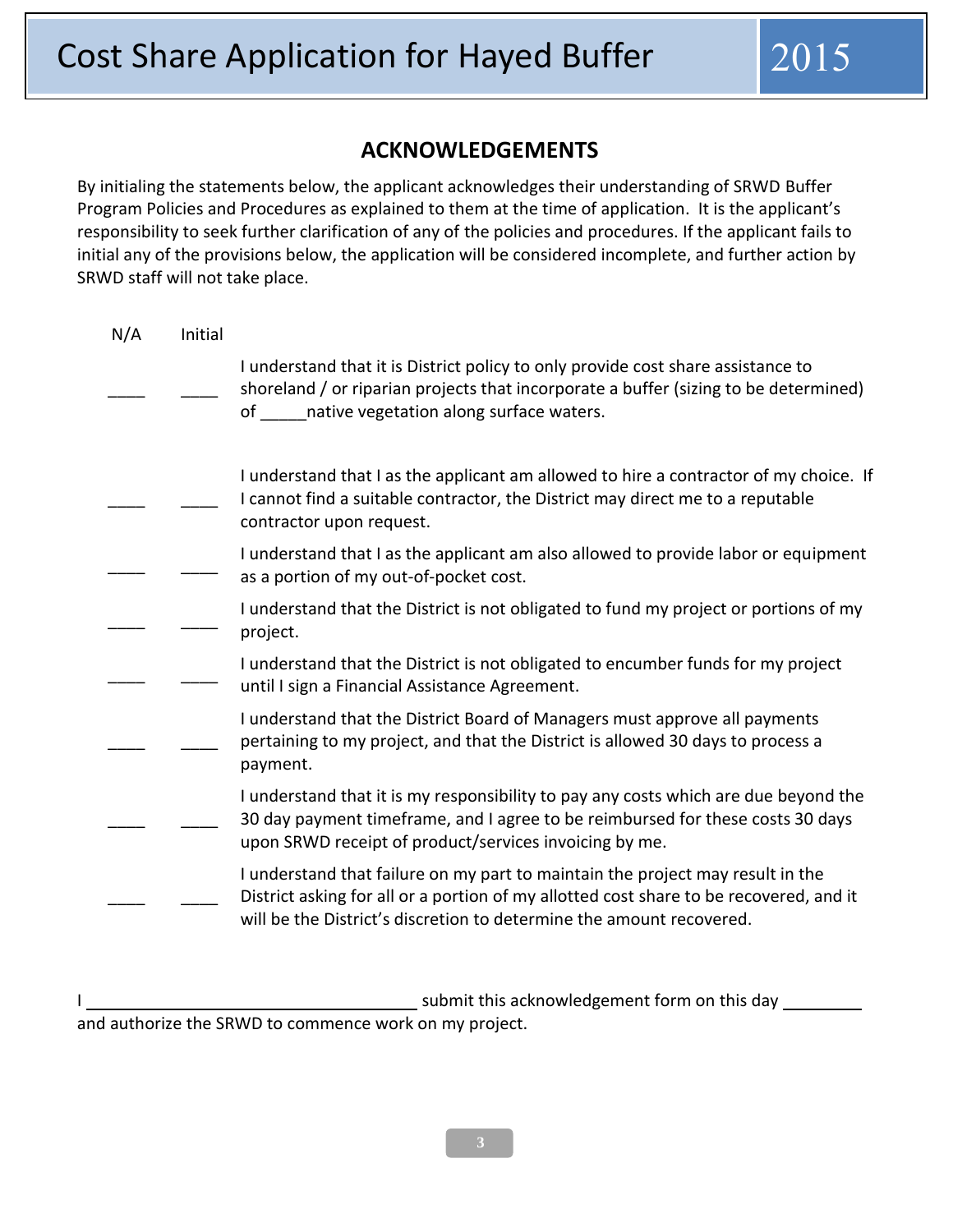## **Consent to Release Information to Third Party**

In order to receive financial support from the Sauk River Watershed District, landowners must provide the District all information pertaining to their project before funds can be secured for them. If the landowner prefers, the District can work directly with an entity, government agency, engineer or other third party, to obtain all necessary documents required for the District to complete funding paperwork on any said project.

Please fill out and sign this form, to assure your paperwork is processed in a timely mannerly.

Full Name of Recipients

Mailing Address

Project Property Parcel ID Number

I declare under penalty of perjury under the laws of the United States of America that the foregoing is true and correct, and that I am the person named above.

| Signature: |  |
|------------|--|
|------------|--|

Information to be released to the Sauk River Watershed District is from:

Entity (i.e. County SWCD, NRCS, Contractor, etc.)

Contact person at entity above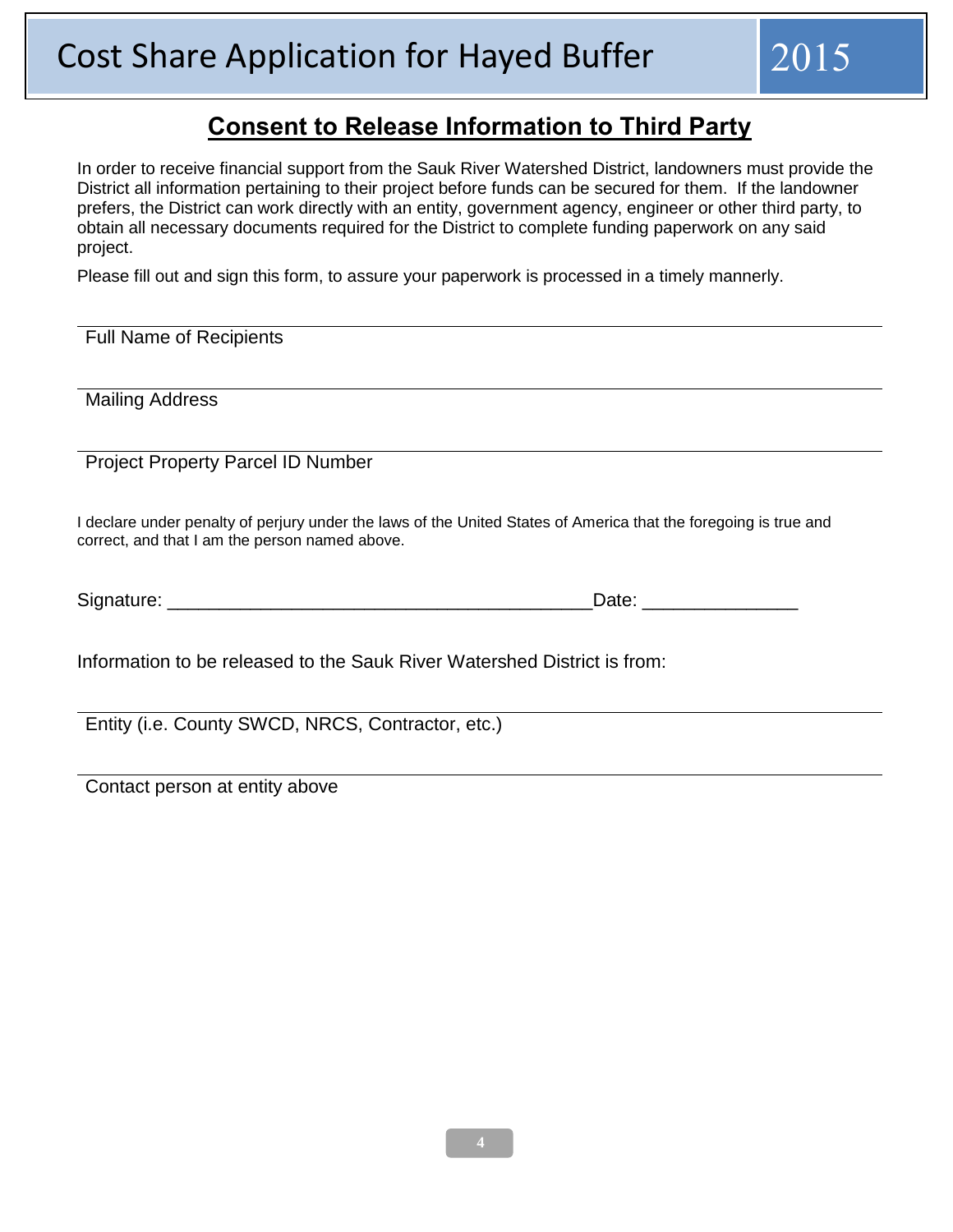## Cost Share Application for Hayed Buffer 2015

| <b>INTER-OFFICE NOTES</b>                     |                                |                 |  |  |                      |                         |  |                 |  |
|-----------------------------------------------|--------------------------------|-----------------|--|--|----------------------|-------------------------|--|-----------------|--|
| <b>Application Sent</b>                       |                                | <b>Initials</b> |  |  |                      | Application             |  | <b>Initials</b> |  |
| Date:                                         |                                |                 |  |  | <b>Received Date</b> |                         |  |                 |  |
|                                               | <b>Submitted Documentation</b> |                 |  |  | Date                 | <b>Comments / Notes</b> |  |                 |  |
| Legal Description                             |                                |                 |  |  |                      |                         |  |                 |  |
| Design Plan                                   |                                |                 |  |  |                      |                         |  |                 |  |
| <b>Before Photos</b>                          |                                |                 |  |  |                      |                         |  |                 |  |
| <b>Project Schedule</b>                       |                                |                 |  |  |                      |                         |  |                 |  |
| Project Specifications or Technical Standards |                                |                 |  |  |                      |                         |  |                 |  |
| Cost Estimate (SRWD or Other Agency)          |                                |                 |  |  |                      |                         |  |                 |  |
|                                               |                                |                 |  |  |                      |                         |  |                 |  |
| Total acreage for buffer                      |                                |                 |  |  |                      |                         |  |                 |  |
|                                               |                                |                 |  |  |                      |                         |  |                 |  |
| <b>Nutrient Reduction Estimates</b>           |                                |                 |  |  |                      |                         |  |                 |  |

| <b>PROJECT APPROVAL</b>                                                                                                                       |           |         |                   |            |  |  |
|-----------------------------------------------------------------------------------------------------------------------------------------------|-----------|---------|-------------------|------------|--|--|
| Financial Assistance Agreement Sent Date:                                                                                                     |           |         | Initials          |            |  |  |
| Financial Assistance Agreement Received Date:                                                                                                 |           |         | Initials          |            |  |  |
| <b>Board Approval Date:</b>                                                                                                                   |           |         |                   |            |  |  |
| <b>Project Completion Date:</b>                                                                                                               |           |         |                   |            |  |  |
| <b>COST SHARE FUNDS ALOTTED</b><br><b>Grant Name</b><br><b>Grant Name</b><br><b>OTHER AGENCY FUNDS</b><br>SRF USED?<br><b>TOTAL FINANCIAL</b> | No<br>Yes | Ś<br>\$ | \$<br>\$<br>From: | Project %: |  |  |
| <b>ASSISTANCE</b>                                                                                                                             |           |         |                   |            |  |  |

*NOTES:*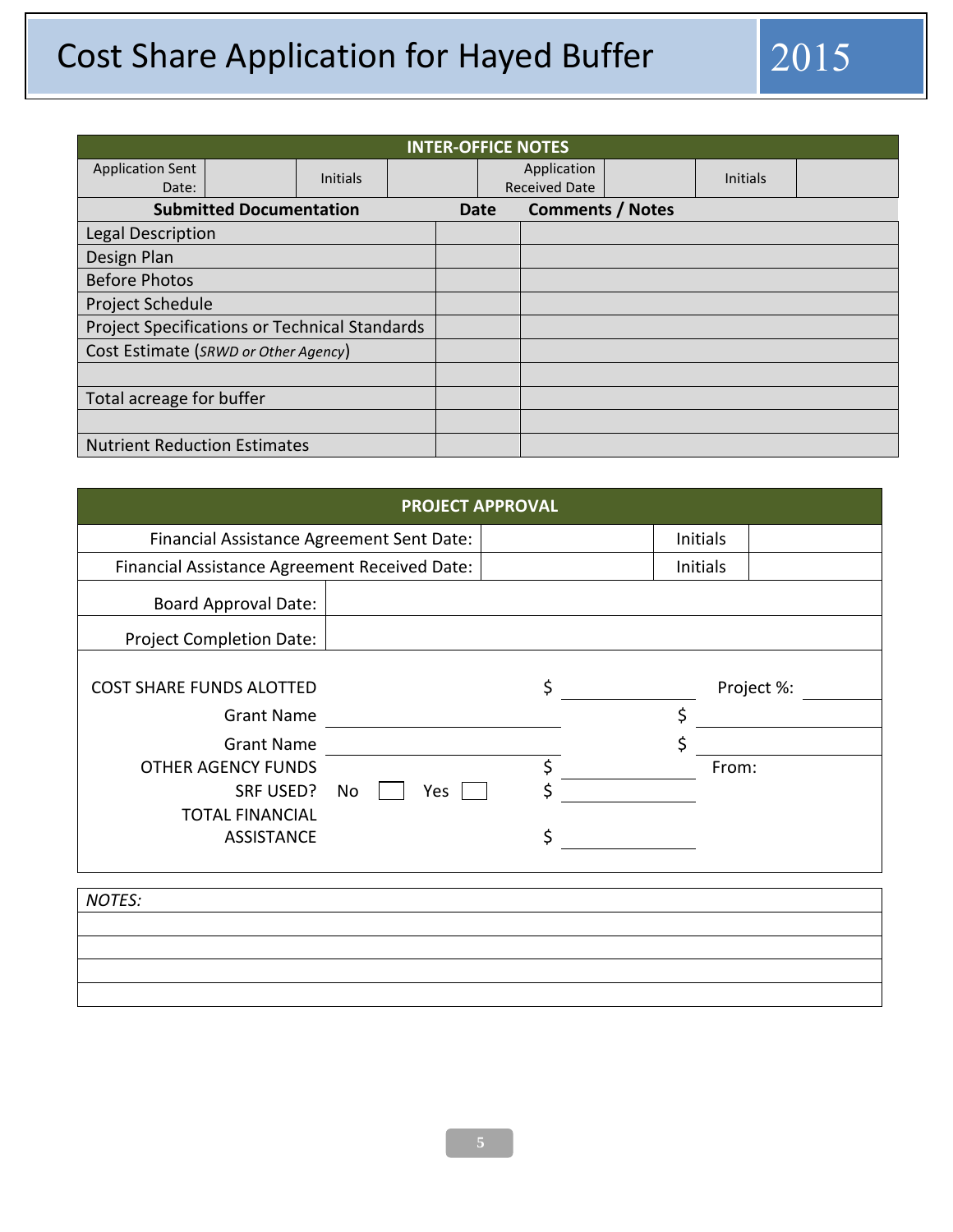#### **Cost Share Application Instructions & Information**

Cost share funds (grant dollars) are non-repayable funds available to citizens within designated subwatersheds of the Sauk River Watershed District.

#### **Purpose**

The Buffer Program may be used by public or private landowners for projects that reduce the impact of soil erosion and stormwater runoff on water quality by reducing sediment, phosphorous, nitrogen and fecal bacteria loads to the Sauk River and its tributaries.

#### **Available Funding**

Cost Share funds are provided to land owners on a first come-first serve basis as funds are available. Each year, the watershed applies for grant funding and may or may not have available funding in your project area. The SRWD is able to provide cost share funding as a percentage of eligible total project cost as follows:

| 75% of Total Project | Project that impacts water of the state designated on MPCA 303(d) list of |
|----------------------|---------------------------------------------------------------------------|
| Cost                 | Impaired Waters, or eligible through policy.                              |

#### **Ineligible Project Costs:**

Purchase of equipment and machinery, continual operating costs and labor are not consider eligible expenses. However, labor and equipment use of the applicant can be used as inkind/match towards the overall project costs. All in-kind/match contributions must be supported by documentation.

#### **Selection Process**

The SRWD Board of Managers and staff will review the applications. The **Board** will make the final selections according to priority outlined in the SRWD Overall Plan, in conjunction with other agency water management plans. This is a competitive program, administered on potential environmental benefits, with priority ranking of individual projects. For example, if funding is limited, a project which is able to demonstrate substantial improvement to water quality will receive funding over a smaller project even if that project was received earlier in the review process. Some proposals may not receive funding. Incomplete applications will not be referred to the Board of Managers for consideration.

Cost Share applications need to be completed to determine eligibility by the SRWD. All applications must be approved by the SRWD and Financial Assistance Agreements signed and filed at the SRWD office before a project can begin. Any expenses accrued prior to all required documentation completed, approved, and filed with the SRWD are not eligible for cost share reimbursement.

Applicants will be notified of Cost Share Eligibility within **60 days** of application submission.